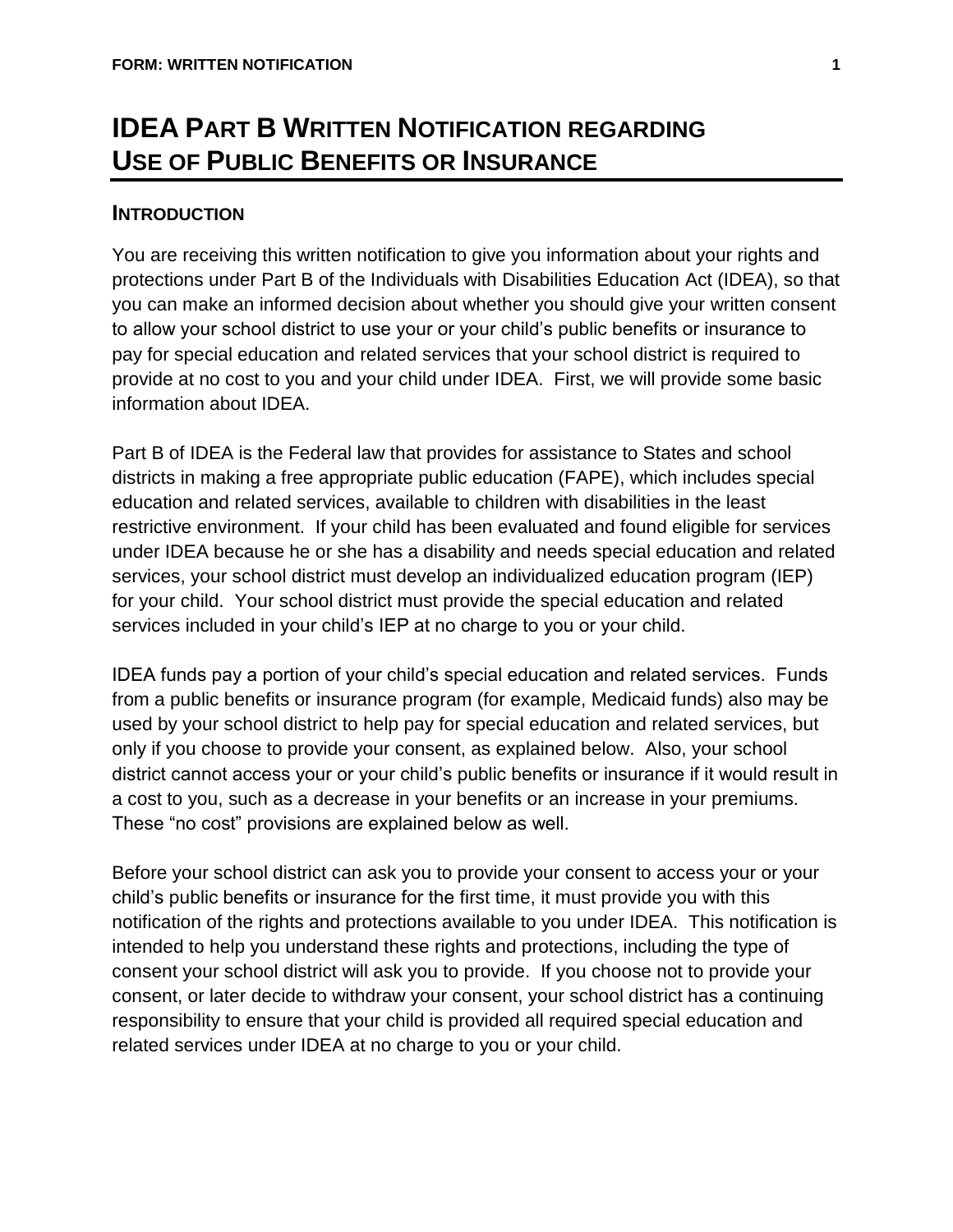# **NOTIFICATION REQUIREMENTS**

### **34 CFR §300.154(d)(2)(v)**

You are receiving this notification because IDEA requires that you be informed of your rights and protections when your school district seeks to use your or your child's public benefits or insurance to pay for special education and related services. The following sections explain when you must receive this notification and what information must be included in the notification.

#### **When Notification Must Be Provided**

You must receive this notification:

- before your school district seeks to use your or your child's public benefits or insurance for the first time and before it obtains your consent to use those benefits or insurance for the first time (the consent requirement is described below); and
- annually thereafter.

#### **Format of Notification**

This notification must be:

- written;
- in language understandable to the general public; and
- in your native language or in another mode of communication you use, unless it is clearly not feasible to do so.

# **CONTENTS OF NOTIFICATION**

### **34 CFR §300.154(d)(2)(v)(A)-(D)**

This notification will explain: 1) the consent that your school district must obtain from you before it can use your or your child's public benefits or insurance for the first time; 2) IDEA's "no cost" provisions that apply to your school district if it seeks to use your or your child's public benefits or insurance; 3) your right to withdraw your consent to the disclosure of your child's personally identifiable information to your State's public benefits or insurance program agency at any time; and 4) your school district's continuing responsibility to ensure that your child is provided all required special education and related services at no charge to you or your child, even if you withdraw your consent or refuse to provide consent.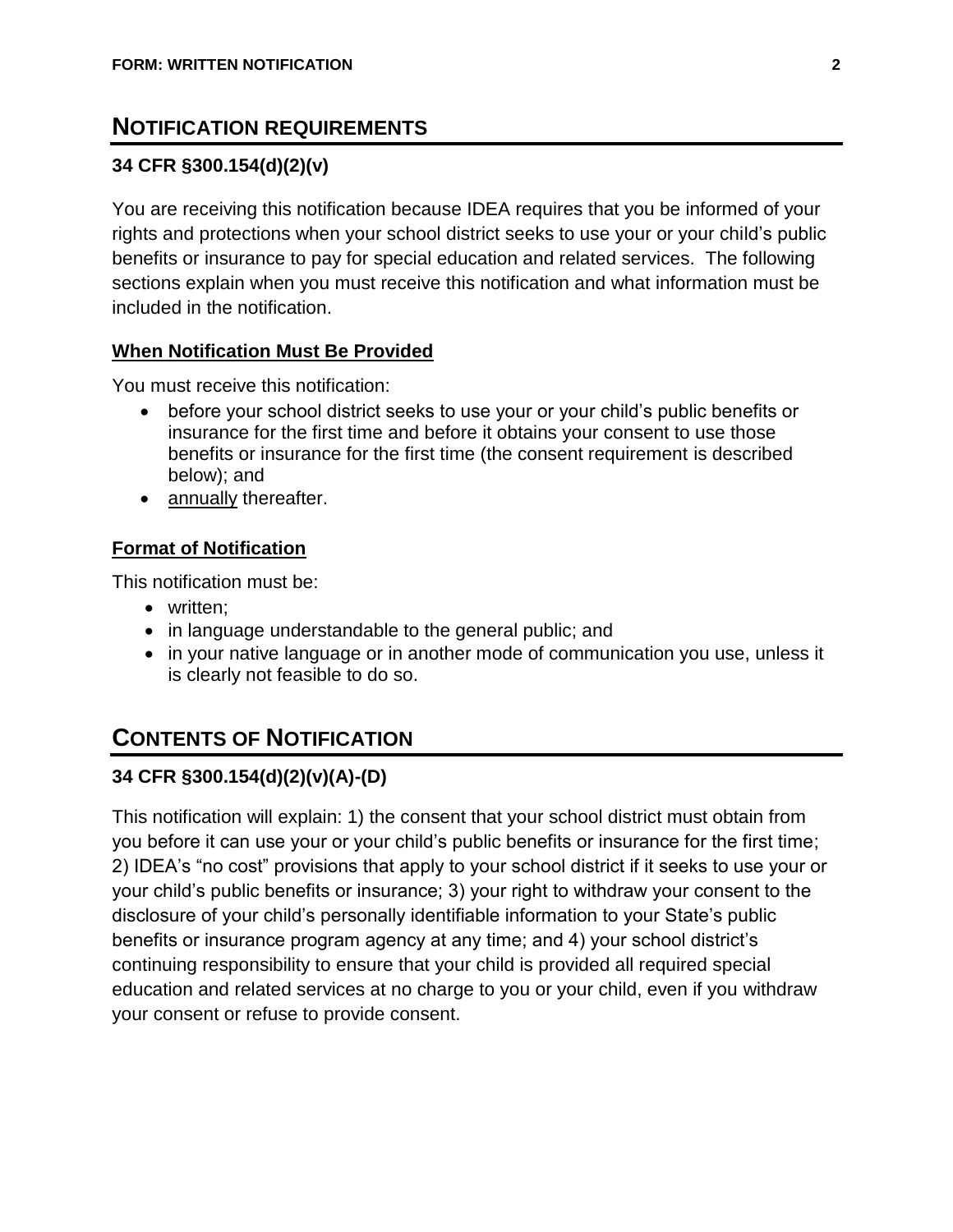# **PARENTAL CONSENT**

#### **34 CFR §300.154(d)(2)(iv)(A)-(B)**

\*\*If your school district has not accessed your public benefits or insurance in the past to pay for services that it was required to provide your child under IDEA at no charge to you or your child, all of the parental consent requirements described below apply.

Before your school district can use your or your child's public benefits or insurance for the first time to pay for special education and related services under IDEA, it must obtain your signed and dated written consent. Generally, your school district will provide you with a consent form for you to sign and date. Note that your school district is only required to obtain your consent one time.

This consent requirement has two parts.

1. Consent for Disclosure of Your Child's Personally Identifiable Information to the State agency responsible for administering your State's Public Benefits or Insurance Program

Under Federal law—the Family Educational Rights and Privacy Act (FERPA) and the confidentiality of information provisions in IDEA—your school district is required to obtain your written consent before disclosing personally identifiable information (such as your child's name, address, social security number, student number, IEP, or evaluation results) from your child's education records to a party other than your school district, with some exceptions. In this situation, your school district is required to obtain your consent before disclosing personally identifiable information for billing purposes to the agency in your State that administers the public benefits or insurance program. Your consent must specify the personally identifiable information that your school district may disclose (for example, records or information about the services that may be provided to your child), the purpose of the disclosure (for example, billing for special education and related services), and the agency to which your school district may disclose the information (for example, the Medicaid or other agency in your State that administers the public benefits or insurance program).

#### 2. Statement to Access Public Benefits or Insurance

Your consent must include a statement specifying that you understand and agree that your school district may use your or your child's public benefits or insurance to pay for services under 34 CFR part 300, which are special education and related services under IDEA.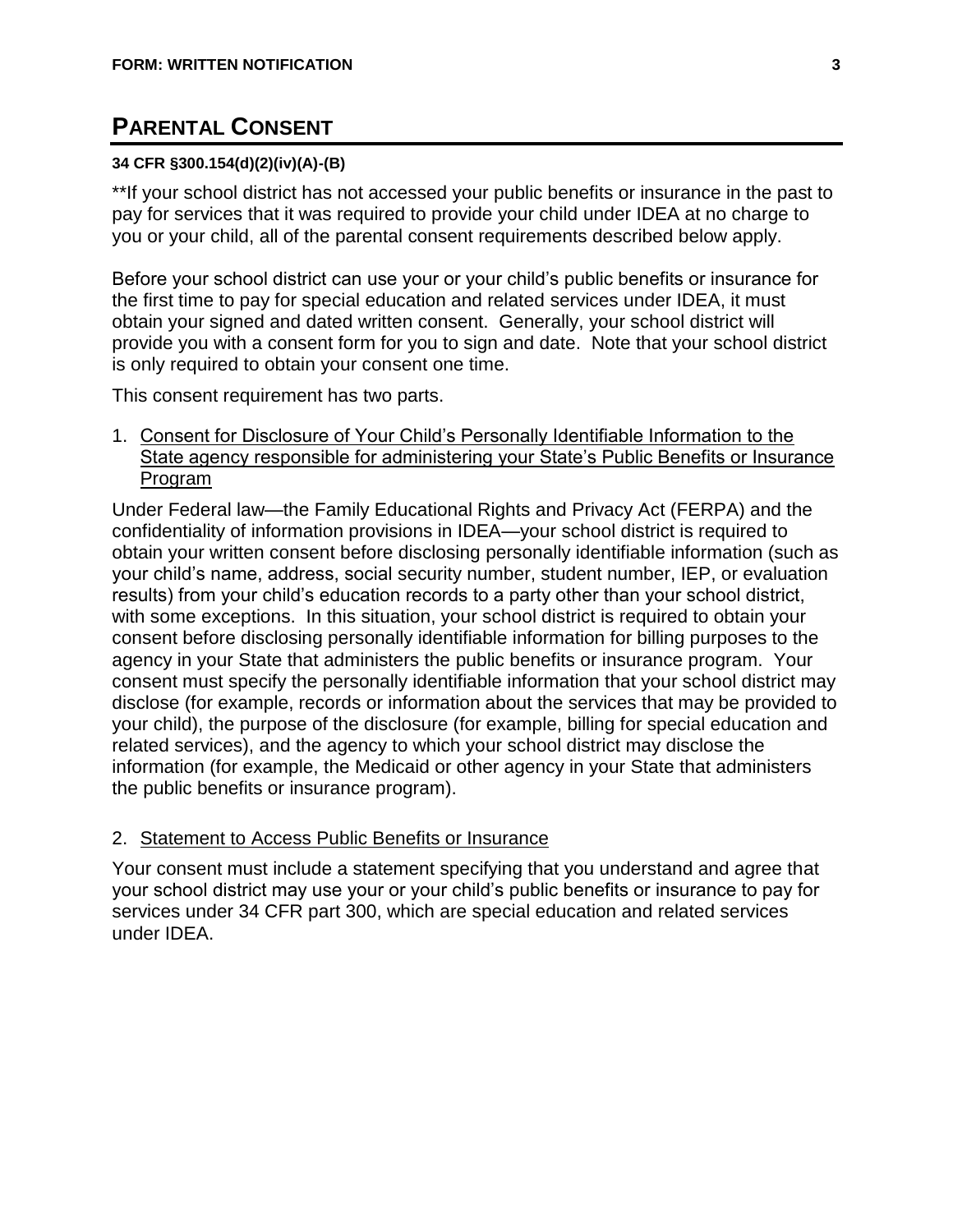Both parts of this consent requirement apply to the school district that is responsible for serving your child under IDEA. If your child moves to a new school within the same school district, you would not be required to provide a new consent because the same school district is still responsible for serving your child under IDEA. But if you enroll your child in a new school in a new school district, the new school district that is responsible for serving your child under IDEA must obtain a new consent from you before it can bill your child's public benefits or insurance program for the first time. The consent you would provide to your child's new school district must include both parts of the consent as described above.

#### Electronic consent, if applicable (34 CFR §99.30(d))

As noted above, your consent must be written, signed, and dated. While there generally will be a paper form for you to fill out, you may provide your written consent in an electronic form, if your submission identifies and authenticates you as the individual providing the consent, includes an electronic signature and date, and your submission indicates that you approve the information contained in the consent.

#### Previous consent

If you gave your consent in the past for your school district to access your or your child's public benefits or insurance to pay for special education and related services under IDEA, your school district is not required to obtain a new consent from you if the following two conditions are present:

- 1. There is no change in any of the following: the type of services to be provided to your child (for example, physical therapy or speech therapy); the amount of services to be provided to your child (for example, hours per week lasting for the school year); or the cost of the services (that is, the amount charged to the public benefits or insurance program); and
- 2. Your school district has on file the consent you previously provided. This previous consent must meet the requirements that were in effect under the prior IDEA regulations, and your school district will know what requirements applied under those prior regulations.

Even if your school district is not required to obtain a new consent from you, your school district still must provide you with this notification before it may continue to bill your or your child's public benefits or insurance program to pay for special education and related services under IDEA.

If your school district already has on file your consent to use your or your child's public benefits or insurance to pay for special education and related services under IDEA, your school district must request that you provide a new consent when there is a change in any of the following: the type (for example, physical therapy or speech therapy), amount (for example, hours per week lasting for the school year), or cost of services (that is, the amount charged to the public benefits or insurance program).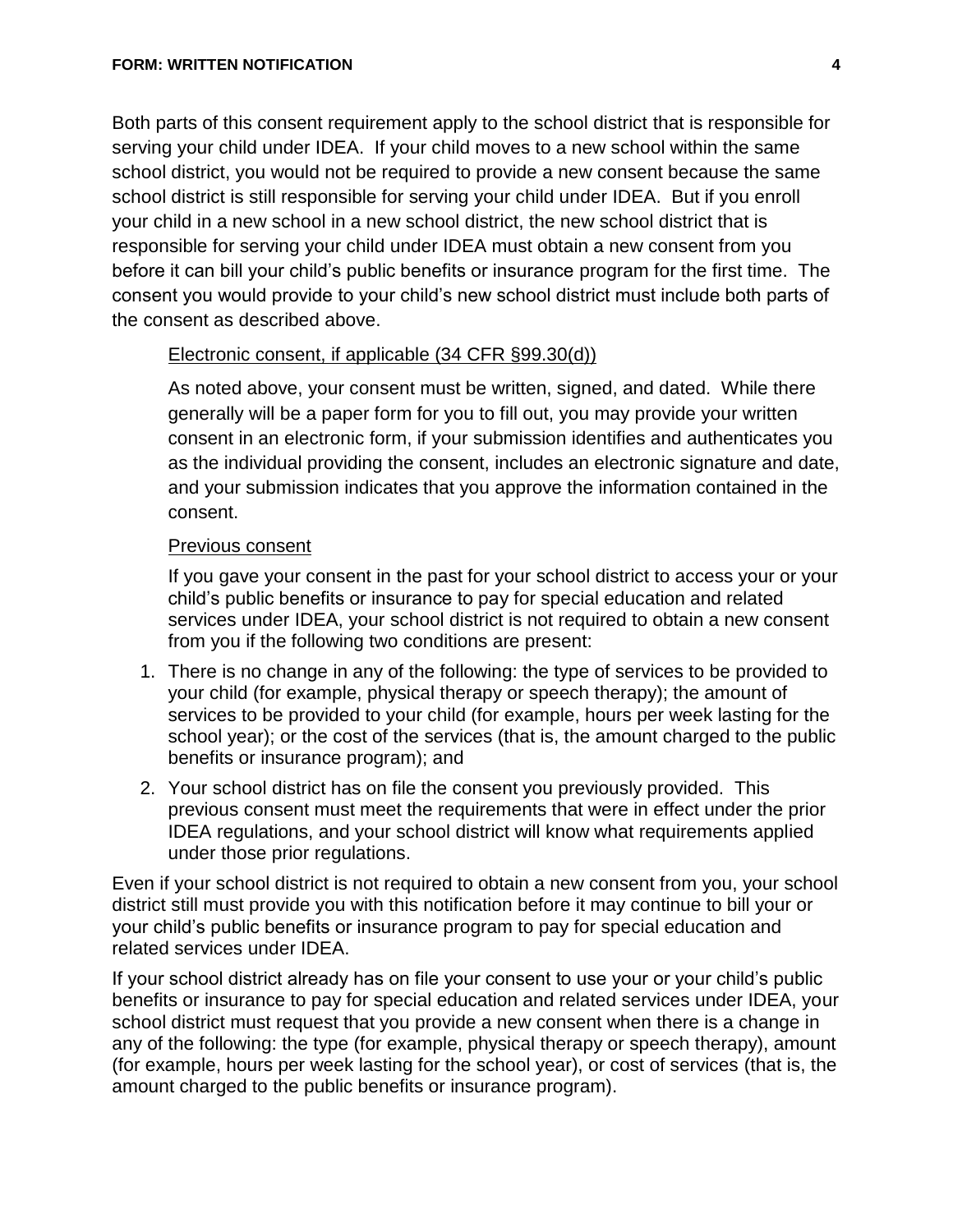An example of a change in the type of services would be that your child would receive speech therapy in addition to physical therapy and therefore, the services billed to your public benefits or insurance program would be different. An example of a change in the amount of services would be if your child was previously receiving 3 hours per week of physical therapy and will now be receiving 2 hours per week. An example of a change in the cost of your child's services would occur if the amount billed to the public benefits or insurance program for a particular service increases or decreases.

If any of these changes occur, your school district must obtain from you a one-time consent, specifying that you understand and agree that your school district may access your or your child's public benefits or insurance to pay for special education and related services under IDEA. Before you provide your school district the new, one-time consent, your school district must provide you with this notification. Once you provide this one-time consent, you will not be required to provide your school district with any additional consent in order for it to access your or your child's public benefits or insurance if your child's services change in the future. However, your school district must continue to provide you with this notification annually.

# **NO COST PROVISIONS**

### **34 CFR §300.154(d)(2)(i)-(iii)**

The IDEA "no cost" protections regarding the use of public benefits or insurance are as follows:

- 1. Your school district may not require you to sign up for, or enroll in, a public benefits or insurance program in order for your child to receive FAPE. This means that your school district may not make your enrollment in a public benefits or insurance program a condition of providing your child the services it is required to provide your child under IDEA at no charge to you or your child.
- 2. Your school district may not require you to pay an out-of-pocket expense, such

as the payment of a deductible or co-pay amount for filing a claim for services that your school district is otherwise required to provide your child without charge. For example, if your child's IEP includes speech therapy and your insurance requires a \$25 co-pay or deductible payment for a session, you could not be charged the \$25. Your school district would need to pay the cost of your co-pay or deductible in order to bill your or your child's public benefits or insurance program for the particular service.

- 3. Your school district may not use your or your child's public benefits or insurance if using those benefits or insurance would:
	- a. Decrease your available lifetime coverage or any other insured benefit, such as a decrease in your plan's allowable number of physical therapy sessions available to your child or a decrease in your plan's allowable number of sessions for mental health services;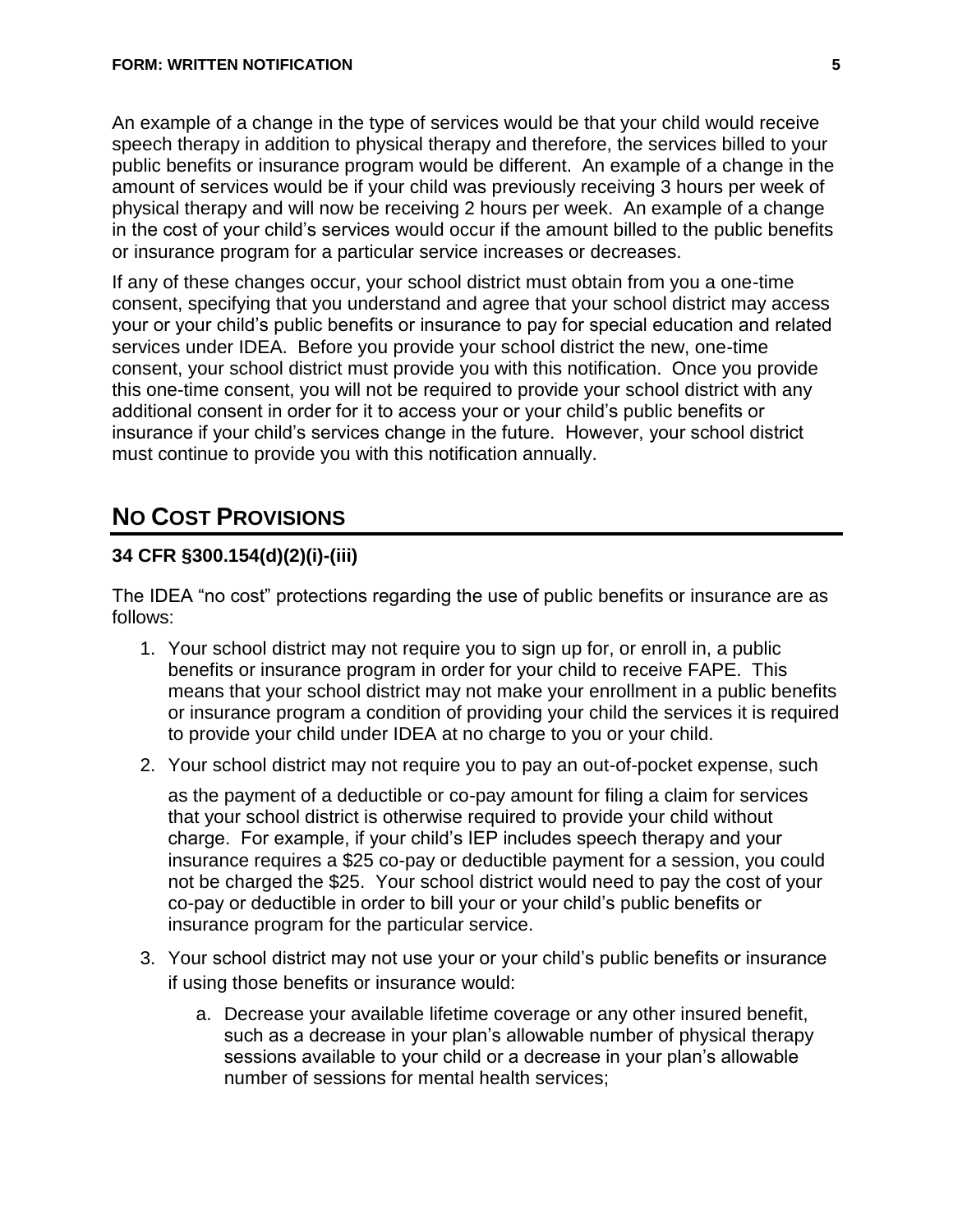- b. Cause you to pay for services that would otherwise be covered by your public benefits or insurance program because your child also requires those services outside of the time your child is in school;
- c. Increase your premium or lead to the cancelation of your public benefits or insurance; or
- d. Cause you to risk the loss of your or your child's eligibility for home and community-based waivers that are based on your total health-related expenditures.

# **WITHDRAWAL OF CONSENT**

### **34 CFR §300.154(d)(2)(v)(C)**

If you provided your consent for your school district to disclose your child's personally identifiable information to the State agency that is responsible for administering your public benefits or insurance program **[**insert the name of the agency**],** you have the right under 34 CFR part 99 (FERPA regulations) and 34 CFR part 300 (IDEA regulations) to withdraw that consent at any time.

If you do not want your school district to continue to bill your or your child's public benefits or insurance program for special education and related services under IDEA, you would need to withdraw your consent to your school district's disclosure of your child's personally identifiable information to the agency in your State that is responsible for administering that program. The FERPA and IDEA regulations, however, do not contain procedures for withdrawal of consent to disclosure of your child's personally identifiable information. If you wish to withdraw your consent, you should ask your school district what procedures you would need to follow. For example, your school district may ask you to submit your withdrawal request in writing.

# **WHAT YOUR SCHOOL DISTRICT MUST DO IF YOU WITHDRAW YOUR CONSENT OR REFUSE TO PROVIDE YOUR CONSENT**

#### **34 CFR §300.154(d)(2)(v)(D)**

Finally, without your consent, your school district cannot bill your or your child's public benefits or insurance program to pay for special education and related services that it is required to provide your child under IDEA at no charge to you or your child. If you withdraw your consent or refuse to provide consent under the FERPA and IDEA regulations, your school district may not use your withdrawal of consent or refusal to provide consent to disclose personally identifiable information to a public benefits or insurance program to deny your child the special education and related services he or she is otherwise entitled to receive under IDEA. Therefore, if you refuse to provide consent or withdraw consent, your school district has a continuing responsibility to